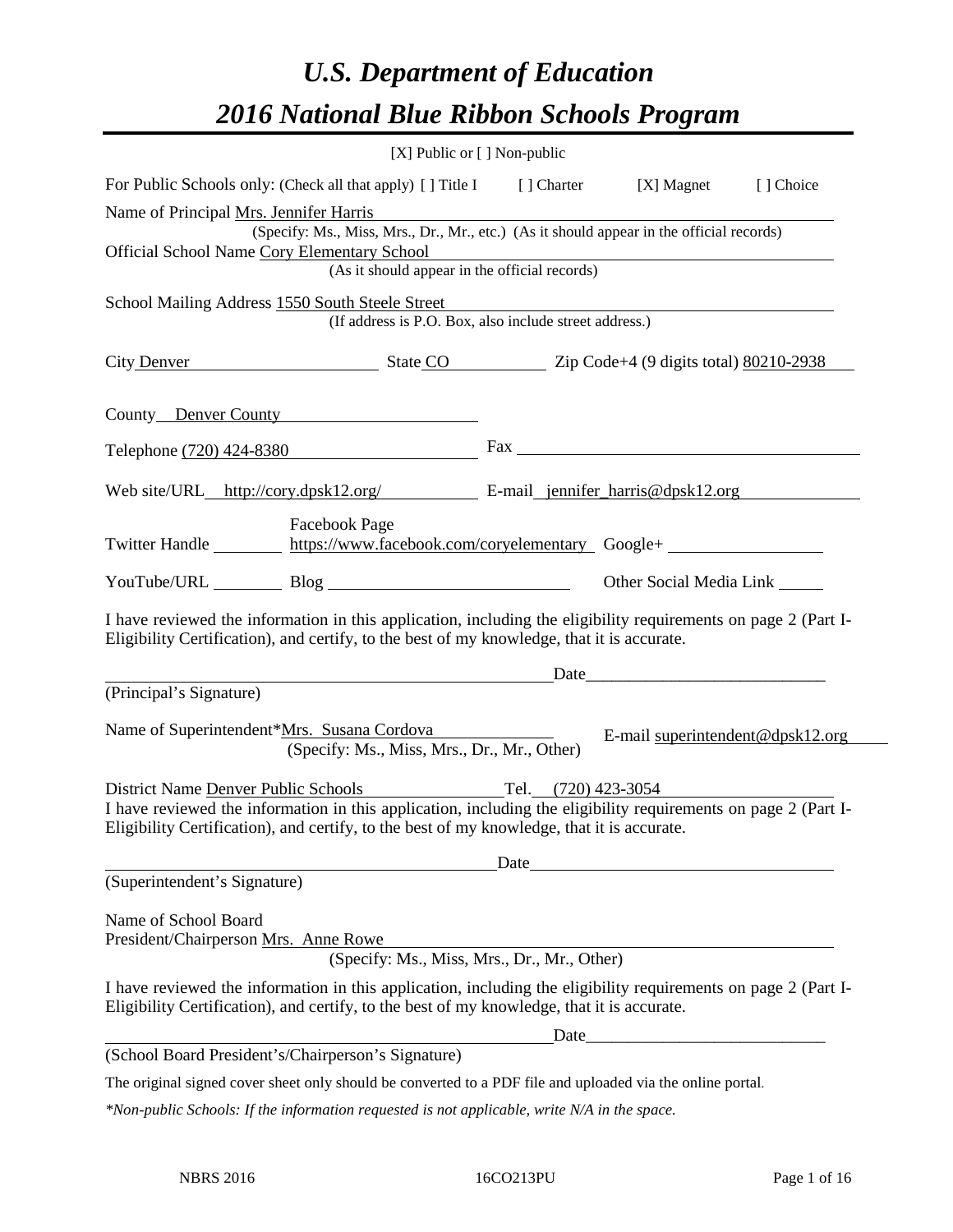The signatures on the first page of this application (cover page) certify that each of the statements below, concerning the school's eligibility and compliance with U.S. Department of Education and National Blue Ribbon Schools requirements, are true and correct.

- 1. The school configuration includes one or more of grades K-12. (Schools on the same campus with one principal, even a K-12 school, must apply as an entire school.)
- 2. The public school has met their state's accountability requirements (i.e., avoided sanctions) in participation, performance in reading (or English language arts) and mathematics, and other academic indicators (i.e., attendance rate and graduation rate) using the most recent accountability results available for the year prior to nomination.
- 3. To meet final eligibility, a public school must meet the state's accountability requirements (i.e., avoided sanctions) in participation, performance in reading (or English language arts) and mathematics, and other academic indicators (i.e., attendance rate and graduation rate) for the year in which they are nominated (2015-2016) and be certified by the state representative. Any status appeals must be resolved at least two weeks before the awards ceremony for the school to receive the award.
- 4. If the school includes grades 7 or higher, the school must have foreign language as a part of its curriculum.
- 5. The school has been in existence for five full years, that is, from at least September 2010 and each tested grade must have been part of the school for the past three years.
- 6. The nominated school has not received the National Blue Ribbon Schools award in the past five years: 2011, 2012, 2013, 2014, or 2015.
- 7. The nominated school has no history of testing irregularities, nor have charges of irregularities been brought against the school at the time of nomination. The U.S. Department of Education reserves the right to disqualify a school's application and/or rescind a school's award if irregularities are later discovered and proven by the state.
- 8. The nominated school or district is not refusing Office of Civil Rights (OCR) access to information necessary to investigate a civil rights complaint or to conduct a district-wide compliance review.
- 9. The OCR has not issued a violation letter of findings to the school district concluding that the nominated school or the district as a whole has violated one or more of the civil rights statutes. A violation letter of findings will not be considered outstanding if OCR has accepted a corrective action plan from the district to remedy the violation.
- 10. The U.S. Department of Justice does not have a pending suit alleging that the nominated school or the school district as a whole has violated one or more of the civil rights statutes or the Constitution's equal protection clause.
- 11. There are no findings of violations of the Individuals with Disabilities Education Act in a U.S. Department of Education monitoring report that apply to the school or school district in question; or if there are such findings, the state or district has corrected, or agreed to correct, the findings.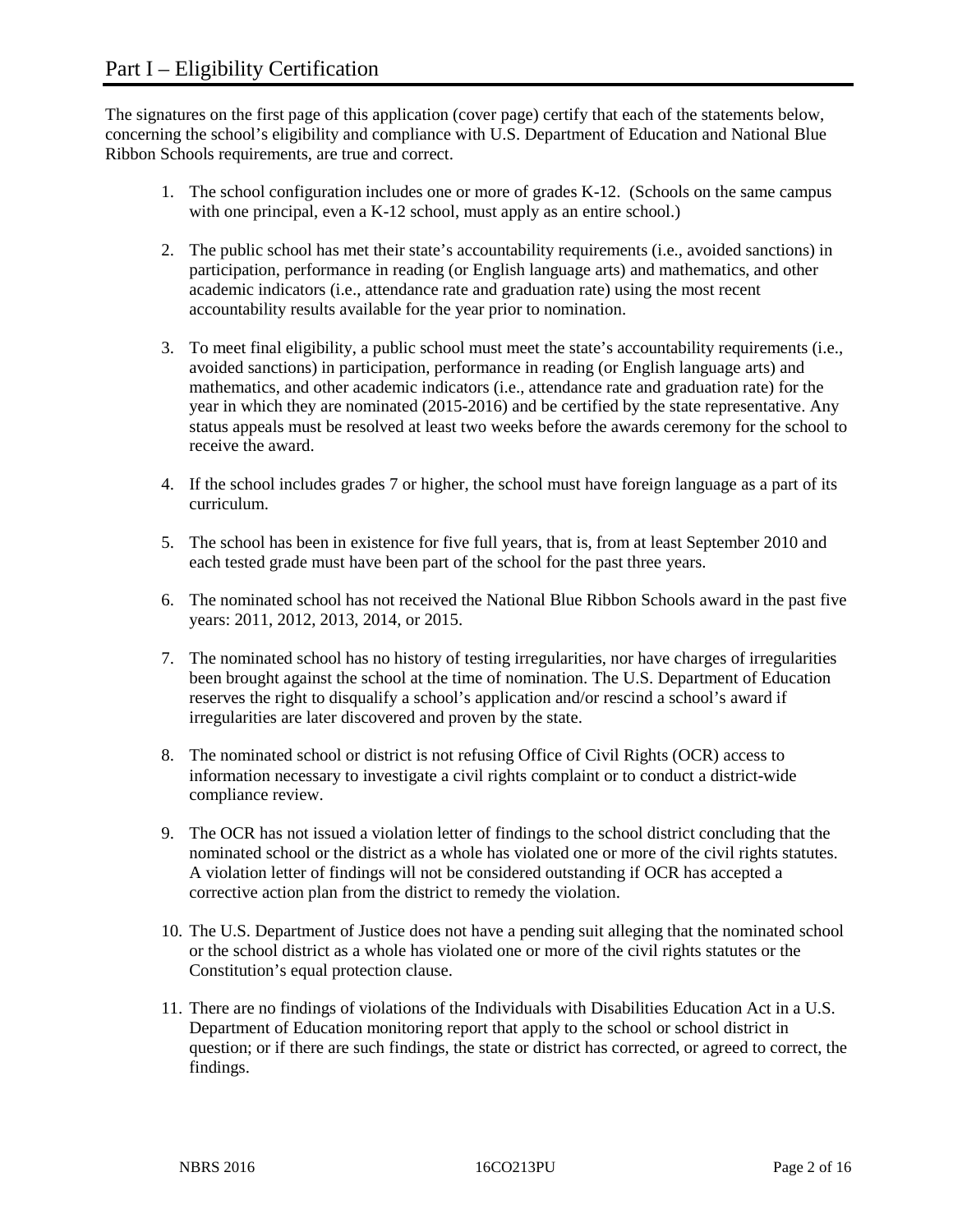#### **Data should be provided for the most recent school year (2015-2016) unless otherwise stated.**

#### **DISTRICT**

1. Number of schools in the district  $118$  Elementary schools (includes K-8) (per district designation): 50 Middle/Junior high schools 59 High schools  $\overline{0}$  K-12 schools

227 TOTAL

**SCHOOL** (To be completed by all schools)

2. Category that best describes the area where the school is located:

[X] Urban or large central city [ ] Suburban with characteristics typical of an urban area [ ] Suburban [ ] Small city or town in a rural area [ ] Rural

3. Number of students as of October 1, 2015 enrolled at each grade level or its equivalent in applying school:

| Grade                           | # of         | # of Females | <b>Grade Total</b> |
|---------------------------------|--------------|--------------|--------------------|
|                                 | <b>Males</b> |              |                    |
| <b>PreK</b>                     | 0            | 0            | 0                  |
| K                               | 0            | 0            | 0                  |
| 1                               | 39           | 45           | 84                 |
| $\overline{2}$                  | 32           | 46           | 78                 |
| 3                               | 38           | 38           | 76                 |
| 4                               | 35           | 34           | 69                 |
| 5                               | 42           | 33           | 75                 |
| 6                               | 0            | 0            | $\mathbf{\Omega}$  |
| 7                               | 0            | 0            | 0                  |
| 8                               | 0            | 0            | 0                  |
| 9                               | 0            | 0            | 0                  |
| 10                              | 0            | 0            | 0                  |
| 11                              | 0            | 0            | 0                  |
| 12 or higher                    | 0            | 0            | $\Omega$           |
| <b>Total</b><br><b>Students</b> | 186          | 196          | 382                |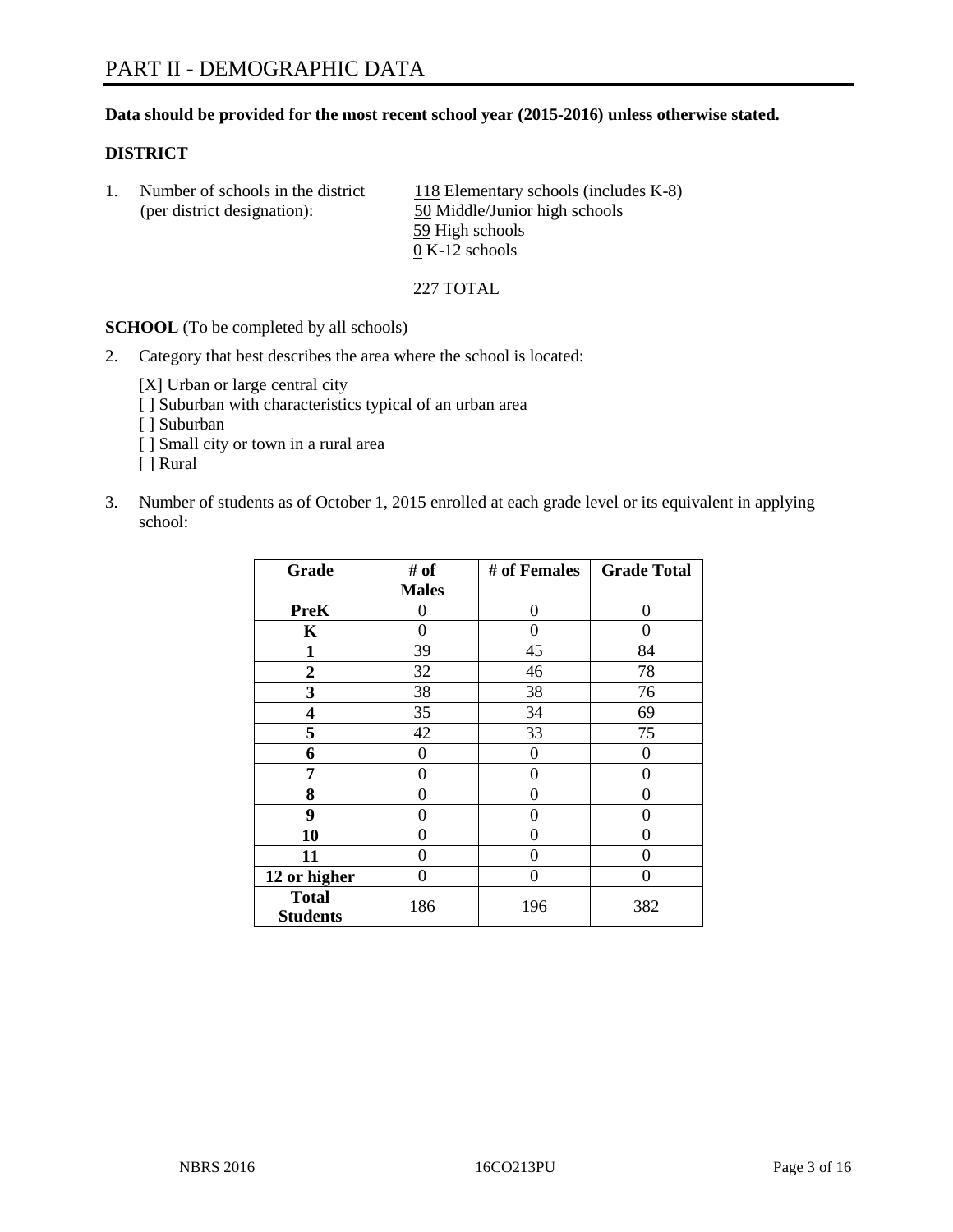4. Racial/ethnic composition of  $\qquad \qquad \underline{0}$  % American Indian or Alaska Native the school: 4 % Asian

 % Black or African American % Hispanic or Latino % Native Hawaiian or Other Pacific Islander 79 % White % Two or more races **100 % Total**

(Only these seven standard categories should be used to report the racial/ethnic composition of your school. The Final Guidance on Maintaining, Collecting, and Reporting Racial and Ethnic Data to the U.S. Department of Education published in the October 19, 2007 *Federal Register* provides definitions for each of the seven categories.)

5. Student turnover, or mobility rate, during the  $2014 - 2015$  school year:  $4\%$ 

This rate should be calculated using the grid below. The answer to (6) is the mobility rate.

| <b>Steps For Determining Mobility Rate</b>         | Answer |  |
|----------------------------------------------------|--------|--|
| (1) Number of students who transferred to          |        |  |
| the school after October 1, 2014 until the         |        |  |
| end of the 2014-2015 school year                   |        |  |
| (2) Number of students who transferred             |        |  |
| <i>from</i> the school after October 1, 2014 until | 8      |  |
| the end of the 2014-2015 school year               |        |  |
| (3) Total of all transferred students [sum of      | 15     |  |
| rows $(1)$ and $(2)$ ]                             |        |  |
| (4) Total number of students in the school as      | 382    |  |
| of October 1, 2014                                 |        |  |
| $(5)$ Total transferred students in row $(3)$      | 0.039  |  |
| divided by total students in row (4)               |        |  |
| $(6)$ Amount in row $(5)$ multiplied by 100        |        |  |

6. English Language Learners (ELL) in the school:  $8\%$ 

45 Total number ELL

Specify each non-English language represented in the school (separate languages by commas): Spanish, Dutch, Arabic, Vietnamese, Swedish, Russian, Japanese, Laotian, Persian, Slovak, French, Thai, West Central Oromo

- 7. Students eligible for free/reduced-priced meals: 13 % Total number students who qualify:  $\frac{51}{2}$
- 8. Students receiving special education services: 5 %

20 Total number of students served

Indicate below the number of students with disabilities according to conditions designated in the Individuals with Disabilities Education Act. Do not add additional conditions. It is possible that students may be classified in more than one condition.

| 2 Autism                | 3 Orthopedic Impairment                   |
|-------------------------|-------------------------------------------|
| 0 Deafness              | 2 Other Health Impaired                   |
| 0 Deaf-Blindness        | 7 Specific Learning Disability            |
| 0 Emotional Disturbance | 4 Speech or Language Impairment           |
| $Q$ Hearing Impairment  | <b>0</b> Traumatic Brain Injury           |
| 0 Mental Retardation    | $Q$ Visual Impairment Including Blindness |
| 1 Multiple Disabilities | 1 Developmentally Delayed                 |
|                         |                                           |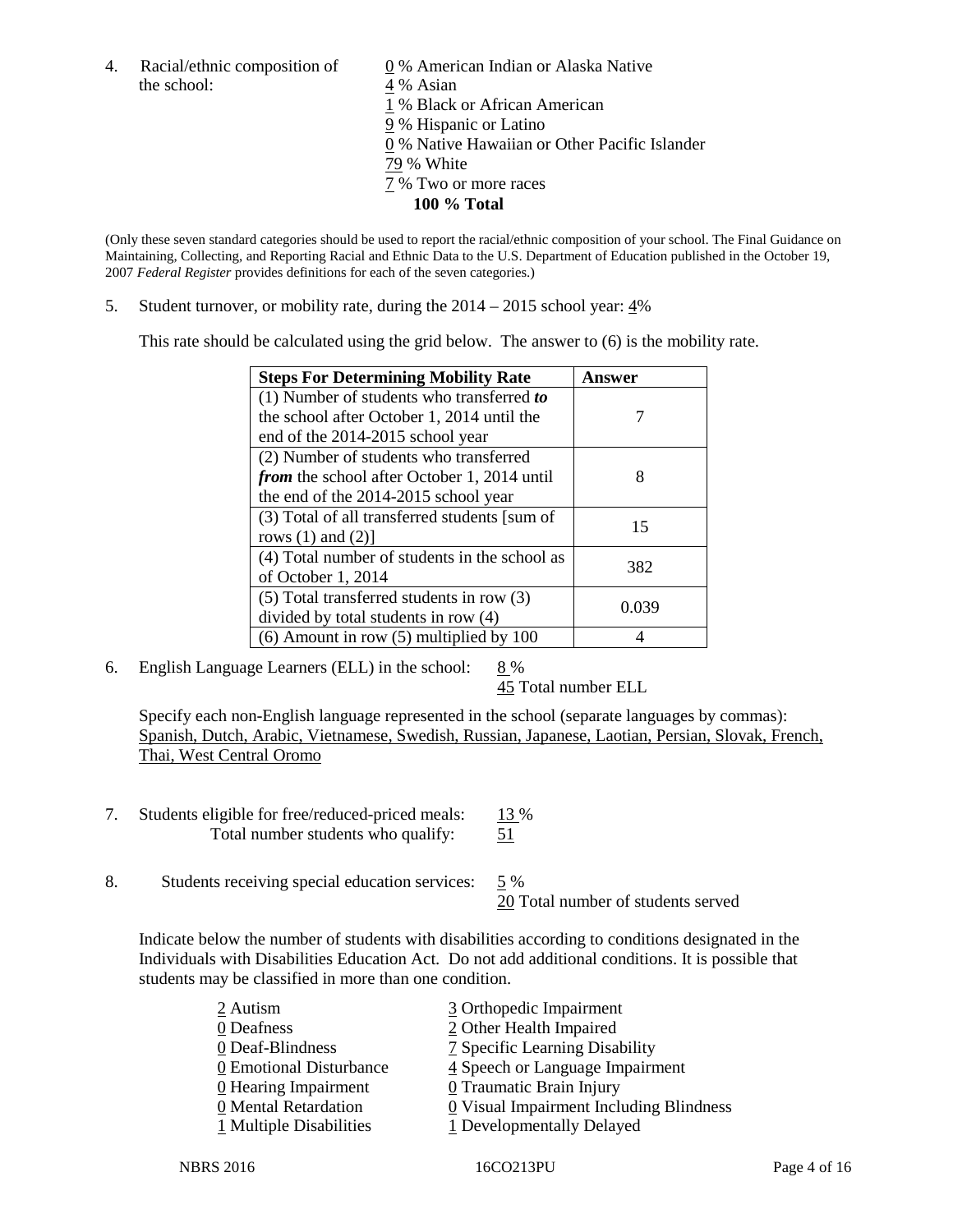- 9. Number of years the principal has been in her/his position at this school:  $\frac{4}{3}$
- 10. Use Full-Time Equivalents (FTEs), rounded to nearest whole numeral, to indicate the number of school staff in each of the categories below:

|                                       | <b>Number of Staff</b> |
|---------------------------------------|------------------------|
| Administrators                        |                        |
| Classroom teachers                    | 15                     |
| Resource teachers/specialists         |                        |
| e.g., reading, math, science, special | 8                      |
| education, enrichment, technology,    |                        |
| art, music, physical education, etc.  |                        |
| Paraprofessionals                     | 10                     |
| Student support personnel             |                        |
| e.g., guidance counselors, behavior   |                        |
| interventionists, mental/physical     |                        |
| health service providers,             |                        |
| psychologists, family engagement      |                        |
| liaisons, career/college attainment   |                        |
| coaches, etc.                         |                        |

- 11. Average student-classroom teacher ratio, that is, the number of students in the school divided by the FTE of classroom teachers, e.g., 22:1 25:1
- 12. Show daily student attendance rates. Only high schools need to supply yearly graduation rates.

| <b>Required Information</b> | 2014-2015 | $2013 - 2014$ | $\mid$ 2012-2013 | 2011-2012 | 2010-2011 |
|-----------------------------|-----------|---------------|------------------|-----------|-----------|
| Daily student attendance    | 96%       | 96%           | 96%              | 97%       | 96%       |
| High school graduation rate | 9%        | 0%            | 0%               | 9%        | 0%        |

#### 13. **For high schools only, that is, schools ending in grade 12 or higher.**

Show percentages to indicate the post-secondary status of students who graduated in Spring 2015.

| <b>Post-Secondary Status</b>                  |    |
|-----------------------------------------------|----|
| Graduating class size                         |    |
| Enrolled in a 4-year college or university    | 0% |
| Enrolled in a community college               | 0% |
| Enrolled in career/technical training program | 0% |
| Found employment                              | 0% |
| Joined the military or other public service   | 0% |
| Other                                         | 0/ |

14. Indicate whether your school has previously received a National Blue Ribbon Schools award. Yes No X

If yes, select the year in which your school received the award.

15. In a couple of sentences, provide the school's mission or vision statement.

We achieve excellence through a partnership with our community, families, students and staff. We provide a safe and positive environment that fosters a love of learning.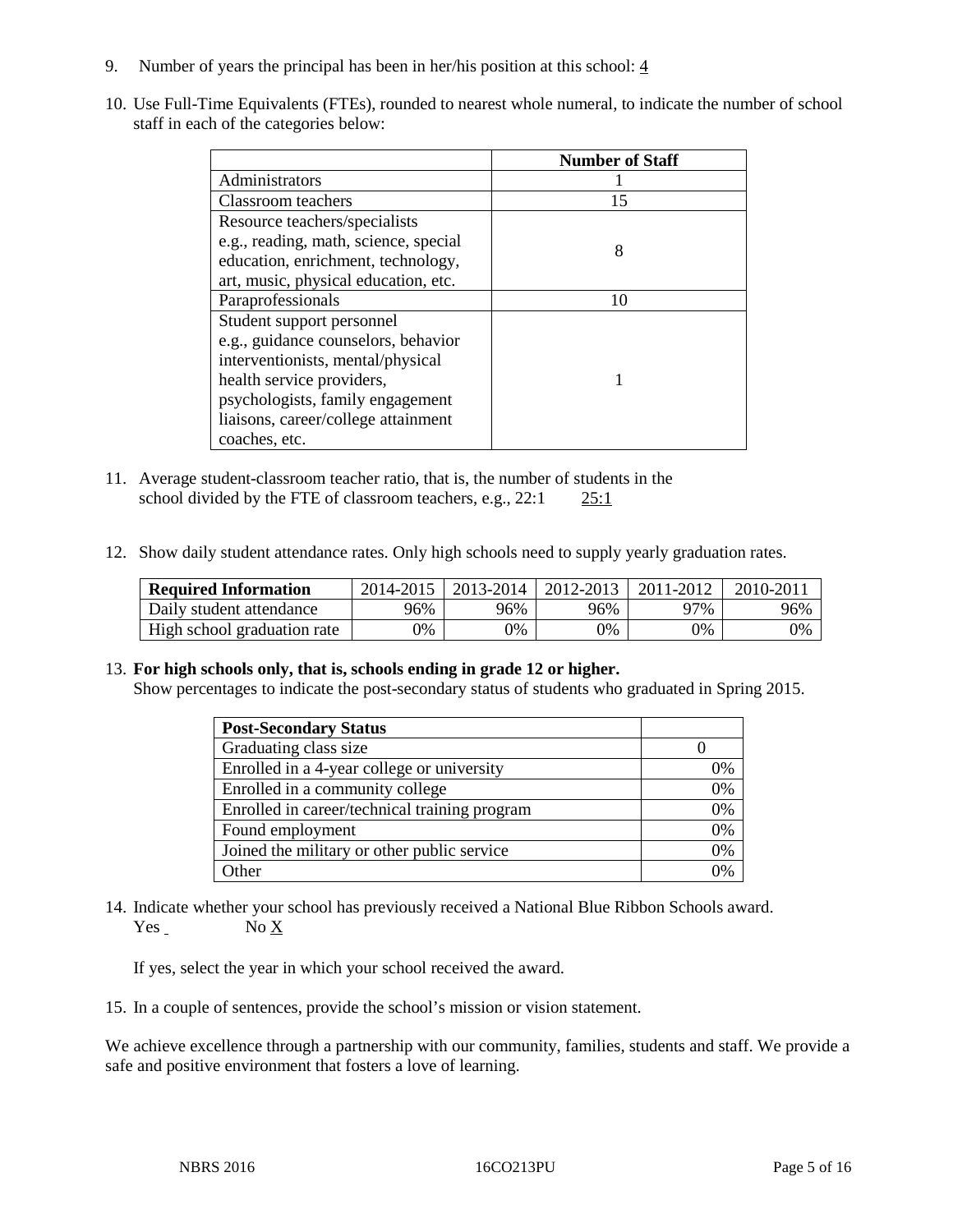16. **For public schools only**, if the school is a magnet, charter, or choice school, explain how students are chosen to attend.

Cory is an Highly Gifted and Talented Magnet School (HGT). Students are given priority in the Denver Public Schools Choice Process if they have been identified as meeting the HGT qualifications and will be accepted based on the number of choice seats that are opened.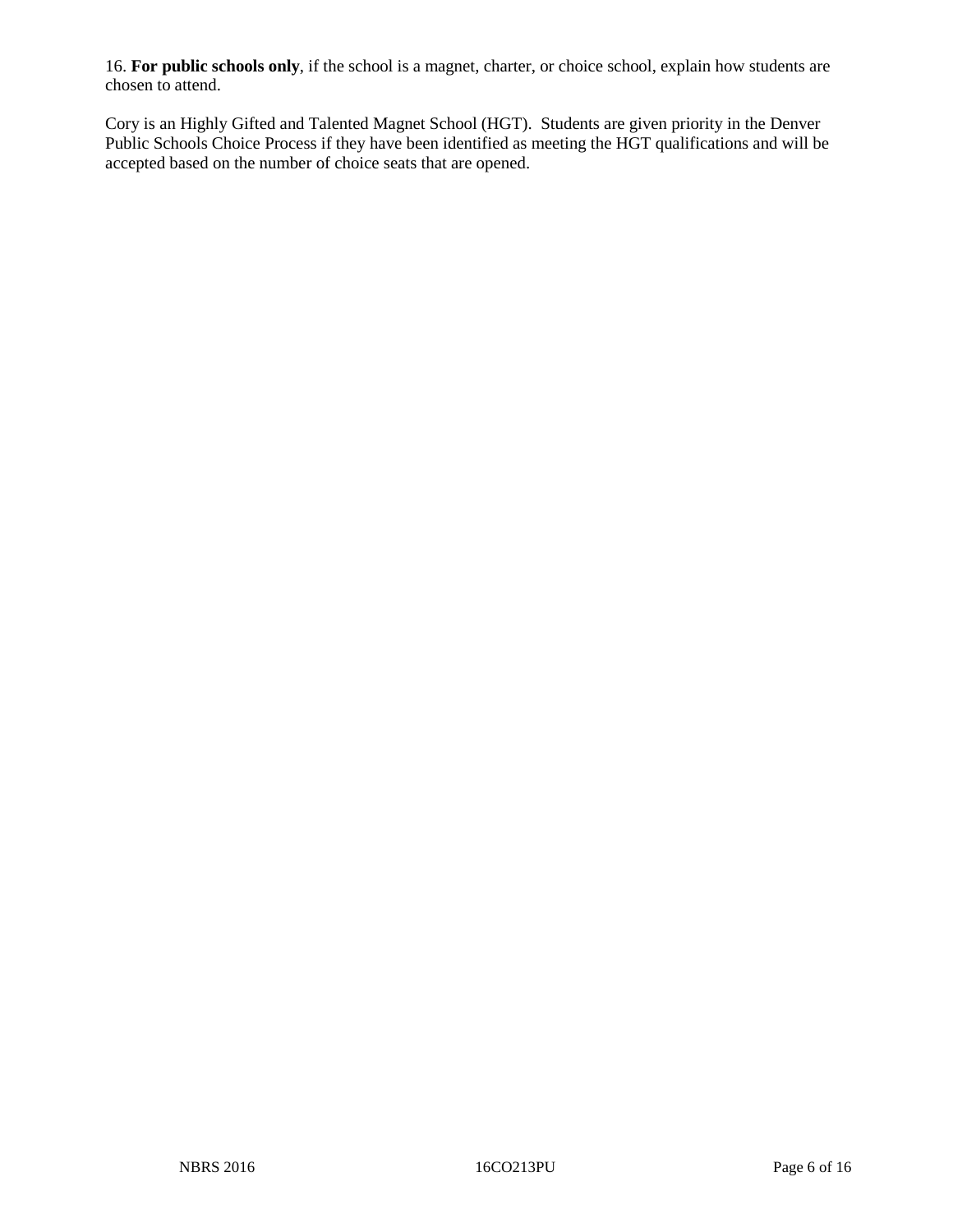# PART III – SUMMARY

Cory Elementary is located in the southeast neighborhood of Cory-Merrill in Denver, Colorado. Currently we serve 382 students at the first through fifth grade level. Traditionally, Cory has had a small percentage of free and reduced lunch students; we currently have 13.4%. Cory is a gifted and talented magnet school.

Twenty percent of our students are identified as gifted and talented or highly gifted and talented. Our school population is predominantly caucasian, with a small percentage of other ethnicities represented within the student body. Denver Public Schools is a 'choice' district, allowing for children from all neighborhoods to choose to come to Cory, with seats offered through a lottery system . Cory typically serves a fairly equal balance of students from the neighborhood, the choice list, and identified gifted and highly gifted students.

Cory was built in 1952 and is named after John J. Cory, a prominent DPS alum and educator who spent his career in Denver Public Schools. The building itself was designed by Victor Hornbein and is listed as a Historic Denver Landmark. Between 1970 and 1995, Cory was part of the court-ordered racial desegregation mandate that required extensive busing within the district. In 1995, Cory again became a neighborhood school when the busing mandate was lifted.

Cory is a magnet site for highly gifted and talented (HGT) students. Every teacher at Cory has been endorsed in gifted education and the HGT students are integrated into each classroom. Our approach is what makes Cory unique: each classroom contains a spectrum of learners, providing an enriched learning environment for all students. This approach is one factor that designates Cory Elementary as a "Distinguished" Denver Public School serving neighborhood, choice and highly gifted children.

School traditions around both the arts and the curriculum play a large part in what makes Cory such a special place. Every year, first graders perform in an "opera" based on a fairy tale. Each student has a part to play, and the children rehearse for many weeks in order to perform for their families on a special opera night. In addition, in the upper grades, Cory students voluntarily perform in the Denver Public Schools Shakespeare Festival. In preparation for the festival, fourth and fifth grade teachers lead a Shakespeare unit of study with the students. Additionally, our school participates in a Young Authors contest every year. Students are invited to submit an original story, and a group of staff reads through them and chooses grade level winners. Those selected participated in a school celebration. One primary and one intermediate winner then go on to a district celebration. Also, the school year ends each year with a school-wide outdoor concert called Concert on the Green. Mini-society is an economic unit of study that every student participates in during either 4th or 5th grade. Groups of students design and produce a product, market it, and sell it to their classmates during a market day. Our partnership with Junior Achievement supports this exploration of personal finance concepts. Each year, we have "JA in a Day" during which community volunteers lead lessons and activities designed to teach students about jobs, community roles, and economic concepts like banking, taxes, and wage earning. Finally, Reading Picnics are a highlight for students in grades 1-3. Twice a year, these classes take a walking field trip to a nearby park. Throughout the day, the students alternate between free play in the park and reading under the trees. Many parents and siblings attend these picnics and experience the emphasis we place on both activity and literacy.

At Cory, we strive to educate the whole child. To that end, we utilize many different strategies to meet not only the academic needs of our students, but the social/emotional needs of our students as well. From first through fifth grade, students participate in leveled lessons designed to support their emotional intelligence. Students have many opportunities for individual recognition: Principal's Stars, PBIS behavior rewards, and Class Dojo. In addition to daily differentiation in the classroom, students can participate in extracurricular book clubs, Semantics club, and many after school enrichment clubs.

Cory also engages the parent community as well as the surrounding Denver community. Students engage with the local community through yearly participation in philanthropic programs such as Penny Harvest (social justice related) and Jump Rope for Heart (heart disease). Our school values parental involvement, and to that end we hold multiple parent education evenings such as Science Night, Literacy Night, and Math Night. We also cultivate the parent/teacher relationship through events like the 'Meet Your Teacher'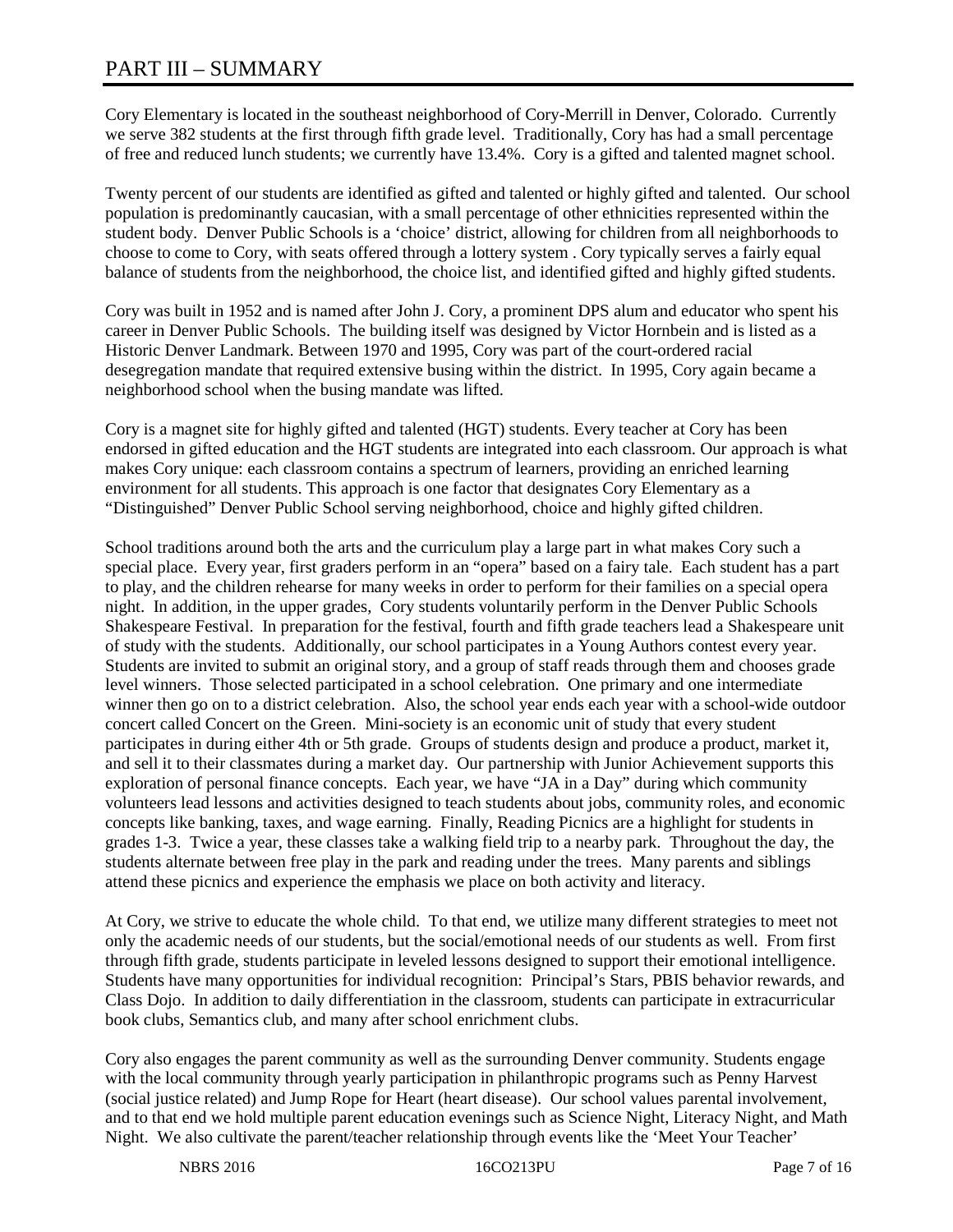popsicle party during the first week of school. Finally, we have a very active PTA and more than a 100 parent volunteers are recognized each year.

Parents of English Language Acquisition students make up a Parent Advisory Committee that meets twice yearly to represent the needs and issues of these students. Engaging these parents provides our staff with insight into a variety of cultural and ethnic backgrounds.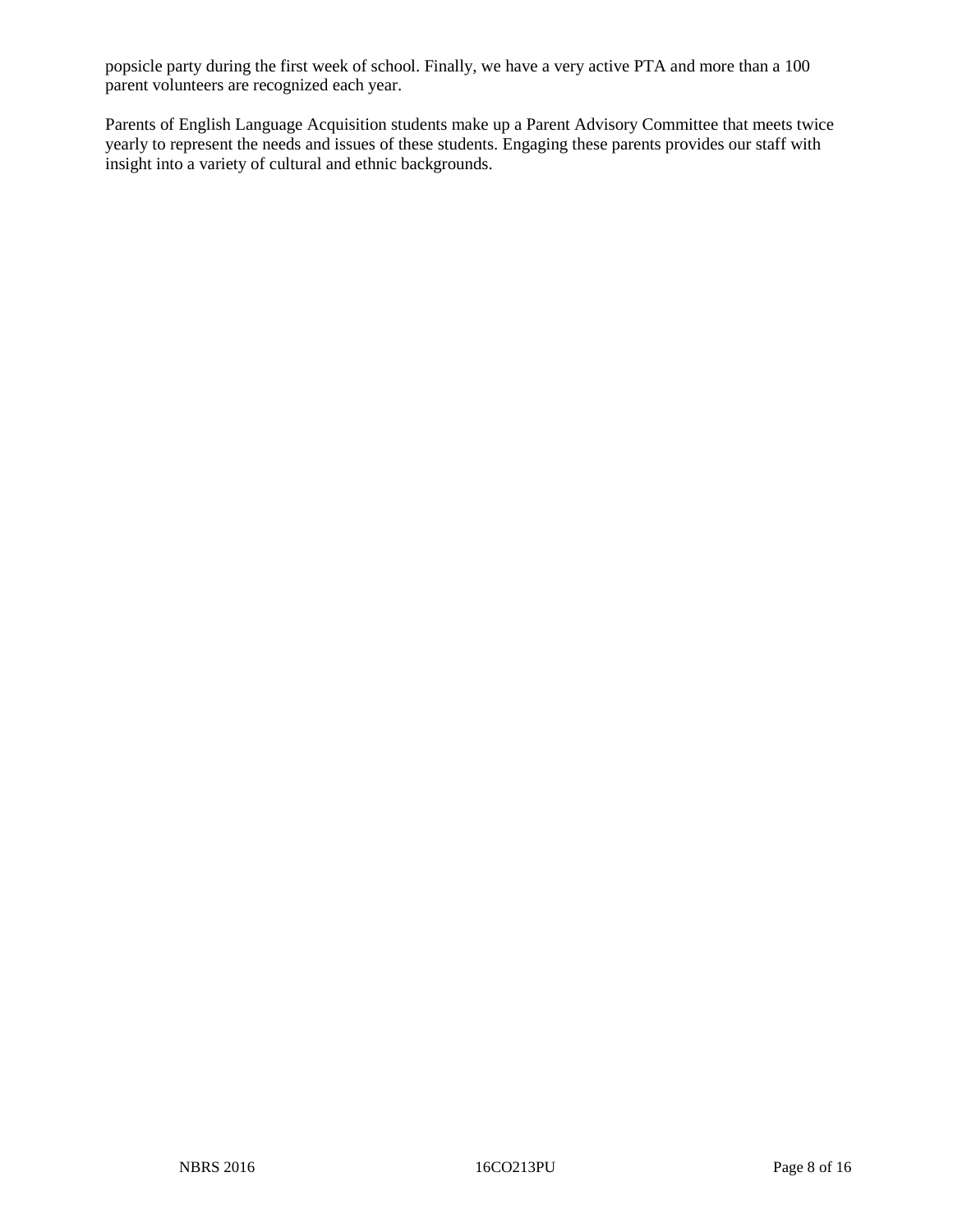## 1. Core Curriculum:

The core English language arts curriculum is based on reading complex texts, reading for knowledge, student discourse, and students supporting their thinking with evidence from the text. Small group differentiated instruction to challenge our students to use critical thinking skills is also a key component of our English Language Arts curriculum. The lessons consist of teacher modeling, teacher think aloud, guided practice, and independent practice. During the independent practice time students read rigorous texts at their differentiated instructional level that include relevant informational texts and high quality literature. Also during independent practice teachers meet with small groups and/or individual students to provide differentiated and targeted instruction and conferencing. The lessons typically close with students reflecting on their learning and sharing and celebrating their work. Incorporated into the lessons is a focus on speaking and listening skills that help to strengthen students on their path to college and career readiness. For example, in the primary grades, students learn and practice using a concentric circle format to describe, ask questions, acknowledge different points of view, use information, and possibly change thinking to comprehend a wide variety of texts, while also learning how to respectfully disagree. In the intermediate grades, during the independent practice time, students participate in rigorous and differentiated guided reading group. Students read high quality literature such as The Adventures of Tom Sawyer, The Diary of Anne Frank, or Bud, Not Buddy, answer text-based questions about those novels, and meet once a week to discuss the novel. During these discussions students use accountable talk to challenge and build on each other's thinking, thus coming to a deeper understanding of the novels and how the novels reflect the human experience. Since all teachers are GT endorsed, teachers have some flexibility to supplement core curricula with materials and creative ideas such as project-based learning. This choice helps meet the needs of various learners.

In terms of mathematics, many different genres are included in the curriculum, which is built upon the Common Core State Standards. We utilize the EngageNY Curriculum to support the standards. The EngageNY curriculum is rigorous and asks more from our students, both in conceptual knowledge, and in the application of their learning in the problems that students are asked to do. It also focuses on attending to precision (one of the Standards of Mathematical Practices), which is an area where we find most students need assistance with developing more strategies to utilize. There are many opportunities for differentiated learning, such as regrouping students for specific abilities and understanding how our students learn best. Extra supports may include people, technology, materials, or projects. We also use math notebooks to help ensure students can write across content areas and are prepared for rigorous math outside the school setting, particularly in the area of problem solving and real-world application problems. Regular teacher-to-teacher communications help to ensure that our curriculum meets the needs of students across grade levels. Data is consistently analyzed to identify areas of strength and weakness and plan for future high quality learning. There is weekly or daily homework that always has an optional component to help push students in their critical thinking skills. Teachers also ensure that appropriate math vocabulary and academic language is being taught and used by the students. Enrichment and re-teaching opportunities align closely with individual student learning in the classroom. Enrichment opportunities include previewing concepts, Zaccaro's Challenge Math, Zearn, Miquon Math, Khan Academy, Front Row and project based learning. We are constantly teaching students how to become problem solvers and critical thinkers, providing us the opportunity to bring in supplemental activities.

The science and social studies curriculum is engaging and student centered. There is a school-wide science fair that is a huge success and widely loved by all. After putting a project of choice together, students then present in front of their peers. Based on presentation skills, after displaying at a school level, students are then chosen for competition at a district level. In order to integrate literacy skills into each content area, students use science notebooks much like they do in math. Students back up ideas with claims and evidence and are constantly testing the proof behind theories through the use of experiments and research. There is district curriculum, plus teachers have the flexibility to supplement by using tracks materials and projectbased learning. With some of the rich history, culture, access to nature in Colorado and museums, field trips and outside resources are also used to supplement learning and interest.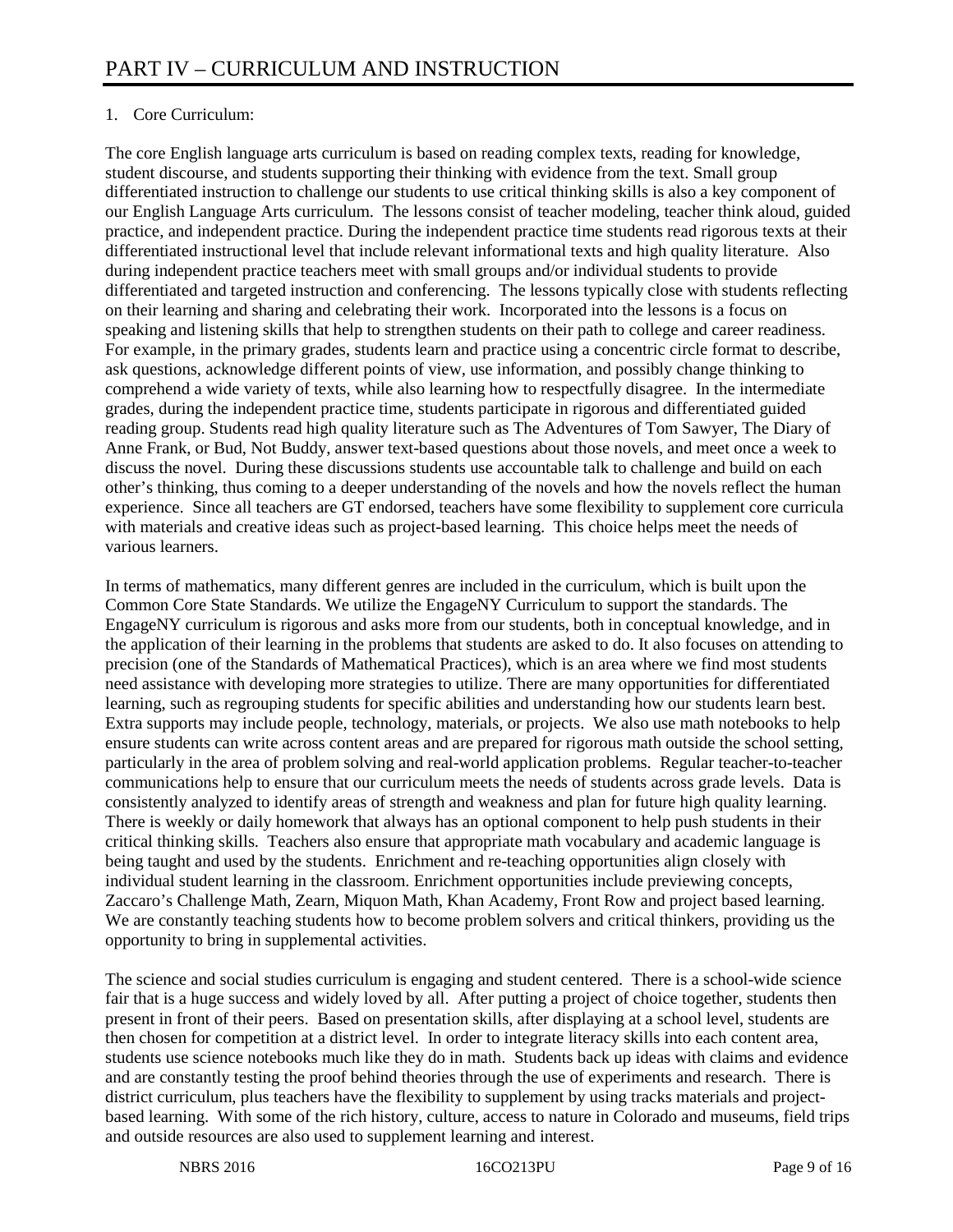#### 2. Other Curriculum Areas:

"Specials classes are really fun because you learn new things and the classes are active and teach you things you can do back at home and show your parents." Alex, 1st grade

Cory offers a variety of enriching curricular subjects outside of the daily classroom. All first through fifth grade students partake in visual arts, physical education, library and technology, and general music. Students visit visual arts, physical education and music on a three-day rotation, for 50 minutes each time. They visit the library and technology lab once a week and sometimes more frequently for collaborative projects between the classroom teacher and teacher librarian. These opportunities ensure the development of the whole child and provide an enriching elementary education experience.

Visual Art lessons are aligned with Denver Public Schools curriculum and Colorado Visual Arts and Common Core Standards. Students have a hands-on experience with a wide variety of media; for example, drawing and painting, printmaking, ceramics, and sculpture. Projects are designed to embrace higher order thinking and rigor in the arts and are differentiated to meet the needs of all students and include studies of other cultures. Special units may include assemblage sculpture, reduction prints, and art history. Students are taught to understand and respond to works of art, including their own. They learn to use the language and vocabulary of visual arts. Throughout the school year, selected student artists will participate in the DPS District Art Show at the Denver Art Museum, as well as art displays here at Cory. These shows provide students with an opportunity for artwork to be displayed in a professional manner. Students have great pride in sharing their talent and abilities with other students, families, and the community. Each year Cory artists participate in the Janus Funds "Artreprenuer" program, in which a team of students attend the Cherry Creek Arts Festival and purchase a piece of art for the school's permanent collection. Research shows that involvement in the arts is associated with gains in math, reading, cognitive ability, critical thinking, and verbal skill. Arts learning can also improve motivation, concentration, confidence, and teamwork.

The Physical Education program at Cory Elementary incorporates a movement-based philosophy designed to engage all students in moderate to vigorous physical activity during each PE class. Our goal is to encourage students to lead a healthy and active lifestyle by identifying activities that they can participate in throughout their entire life. Our program also encourages students to develop strong interpersonal skills and teamwork skills as they work together and individually. We introduce several team and individual sports and the component skills necessary to engage in those sports. Finally, we introduce and learn about the health related components of fitness and ways to develop individual plans for fitness and overall well being.

Information literacy is an extremely important part of our world today. Our library and technology program at Cory is centered around teaching our students the twenty-first century information literacy standards. These standards promote learners to question, think critically and gain new knowledge through a variety of sources. They are then expected to use their knowledge in new situations as well as in a variety of formats. Therefore, in the library and technology lab, students often conduct research using books, online databases and the Internet. They learn to conduct keyword searches and think about whether a website is credible and accurate. Students also produce their findings in a variety of formats; e.g., word processing, use of web 2.0 tools, creating videos, Google Drive applications, etc. Library time also consists of a weekly book checkout and an optional weekly book club that is held twice a year for grades 2nd through 5th.

In music class at Cory Elementary, all grade levels use a variety of singing, movement, and instrumental activities and explorations to enhance their music experience. We work with various activities to explore the elements of music (rhythm, melody, harmony, timbre, form, and texture, just to name a few). Students gain experiences singing (which includes the use of solfege) and instrument play using Orff instruments (xylophones, metallophones, and glockenspiels), as well as unpitched percussion instruments, and recorders (3rd-5th grade). Lessons are crafted by the teacher based on grade-level content outlined in both the Colorado State standards and National Music Standards. In addition to musical concepts, general music naturally lends itself to lessons in collaboration, creativity, literacy, mathematics, and world history. Specials are a core part of Cory's culture and community and are a highlight of students' days.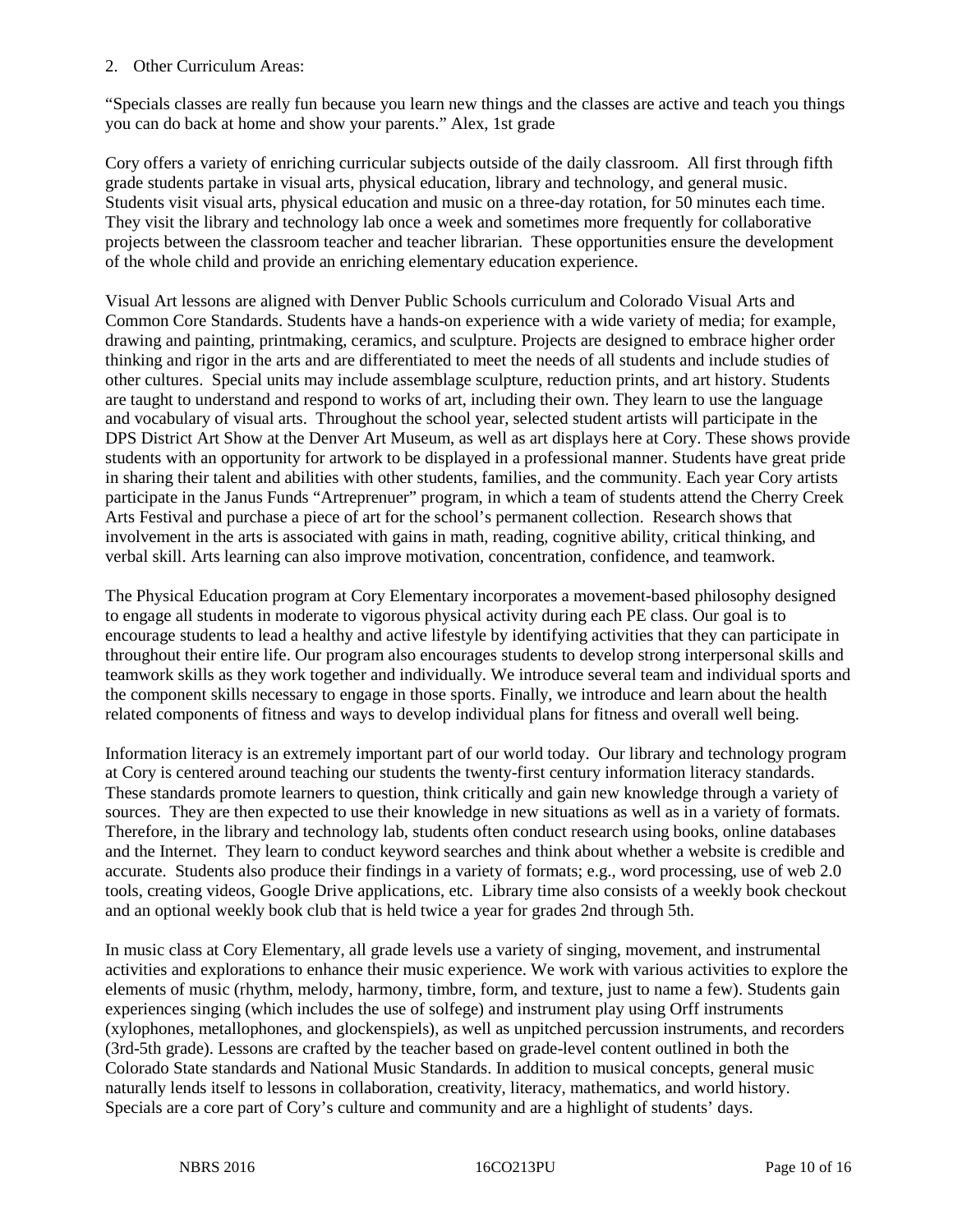3. Instructional Methods and Interventions:

Due to Cory being an HGT Integrated Magnet school (see section on Indicators of Academic Success for details of this model), teachers differentiate their instruction and focus on using gifted teaching strategies in their teaching so that students at all academic levels can benefit. Every student at Cory is challenged in their areas of strength and supported in areas where they need more support.

Student supports and interventions are offered for any child that is struggling academically, behaviorally, or emotionally, whether they need a temporary plan or permanent plan to ensure their academic and/or emotional success. Supports can include English Language Acquisition (ELA) groups, literacy intervention groups, math intervention groups, and/or social-emotional skill building individual/group interventions. Students are identified most often through our Student Intervention Dialogs that are held once every six weeks with teachers and support staff. If students continue to struggle after receiving interventions for at least 6 weeks, the school may invite the parent or guardian in for a Student Support Team (SST) meeting. This team is made up of teachers, support staff, the principal and parents, and the purpose is to problemsolve and determine the best ways to support the student at school. This process is referred to as Response to Intervention (RTI) which is part of a Multi-Tiered System of Support (MTSS) model. Additional supports may be accessed in this model by students with disabilities through an Individualized Education Plan (IEP) or a Section 504 Plan.

In addition to the above supports, there are three enrichment opportunities during the instructional day that are open to any interested student. The Stock Market Club is a virtual stock market club experience in which student groups invest in stocks on a virtual market and learn about the basics of economics. In our Semantics Club, students learn about words and take part in the district, city and state spelling bees for the National Scripps Spelling Bee. After competition, this enrichment continues to meet for students to continue practicing words from the many different languages that influence the English language. We currently have one student at Cory who is advancing to state from this year's competitions. Finally, students in 2nd - 5th grade are also invited to join a lunchtime book club. Our teacher librarian runs the club during which students discuss different books and engage in activities related to the chosen book.

4. Assessment for Instruction and Learning and Sharing Assessment Results:

Cory Elementary is the second highest performing school in our large urban school district and our use of assessment data to analyze and improve student and school performance is one critical area that allows us to maintain this high level of achievement. Grade level teams meet once a week to examine a variety of assessment data from summative assessments, to formative student work, to standardized tests, to even video of student discourse. During these meetings, called Data Driven Instruction (DDI), teachers follow a protocol where they examine a teacher exemplar response, a student exemplar response and then collaborate to identify gaps in student learning. That is, what are the highest leverage misconceptions/errors to fix that will move all students closer to the level of the teacher and student exemplars. Once the misconceptions are described teachers collaborate to plan the reteach instructional moves and/or create resources to address the misconception. There are two critical components to planning the reteach instructional moves: they are based on existing lesson structuctures and the instruction is scheduled and the follow up data to be collected is determined. Basing the reteach instructional moves on existing lesson structures the teaching to address the misconception is targeted and based on what is already working in the classroom. This means that teachers do not have to reinvent their instruction methods to address the misconception and can build the reteach on strengths. Scheduling the reteach and the follow up data to be collected ensures the instruction will happen in a timely manner and focuses the data to be collected to test the efficacy of the reteach. The final piece of the protocol is to practice. Yes, we actually practice with our colleagues the instruction. While fun, if not a bit awkward, practicing allows the teachers to role play the lesson so that any glitches in the reteach can be addressed.

In regards to informing parents on student achievement, there are many formal and informal opportunities throughout the year. Formally, parents are made aware at our annual Collaborative School Committee Fall Forum, where the school leader goes through an in-depth presentation on the Standardized Testing (summative) results and works with our CSC on creating action steps for improvement. Informally, teachers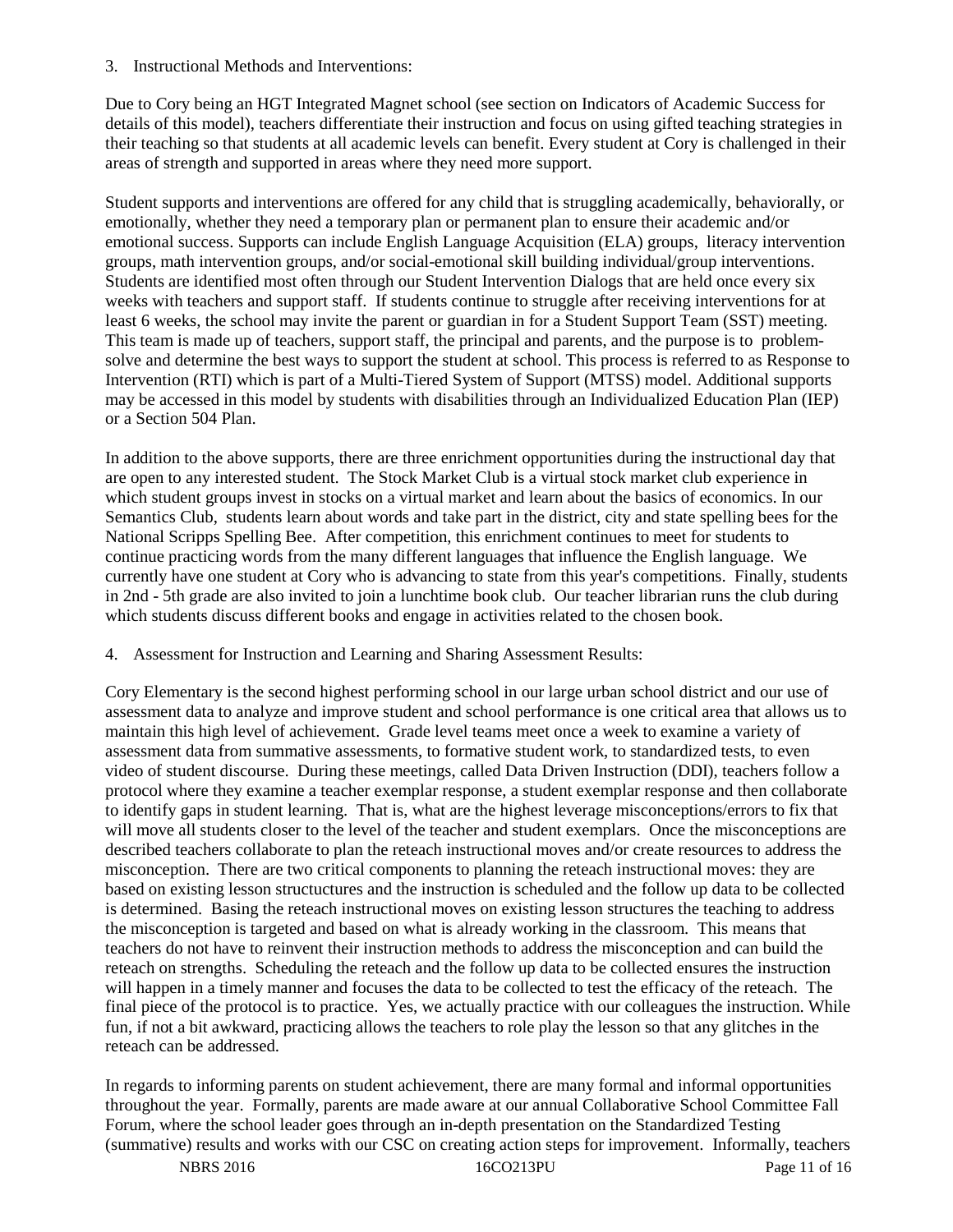utilize various strategies for formative assessment both in the classroom (all grade levels) and through interim assessments (in grades 3-5). Parents are made aware of these results through Parent Teacher Conferences in the fall and spring (when appropriate). Since formative assessments are used to guide daily instruction, parents are often made aware through their child's Standards Based Report Card regarding their current status in reaching end of year goals for the grade level standards.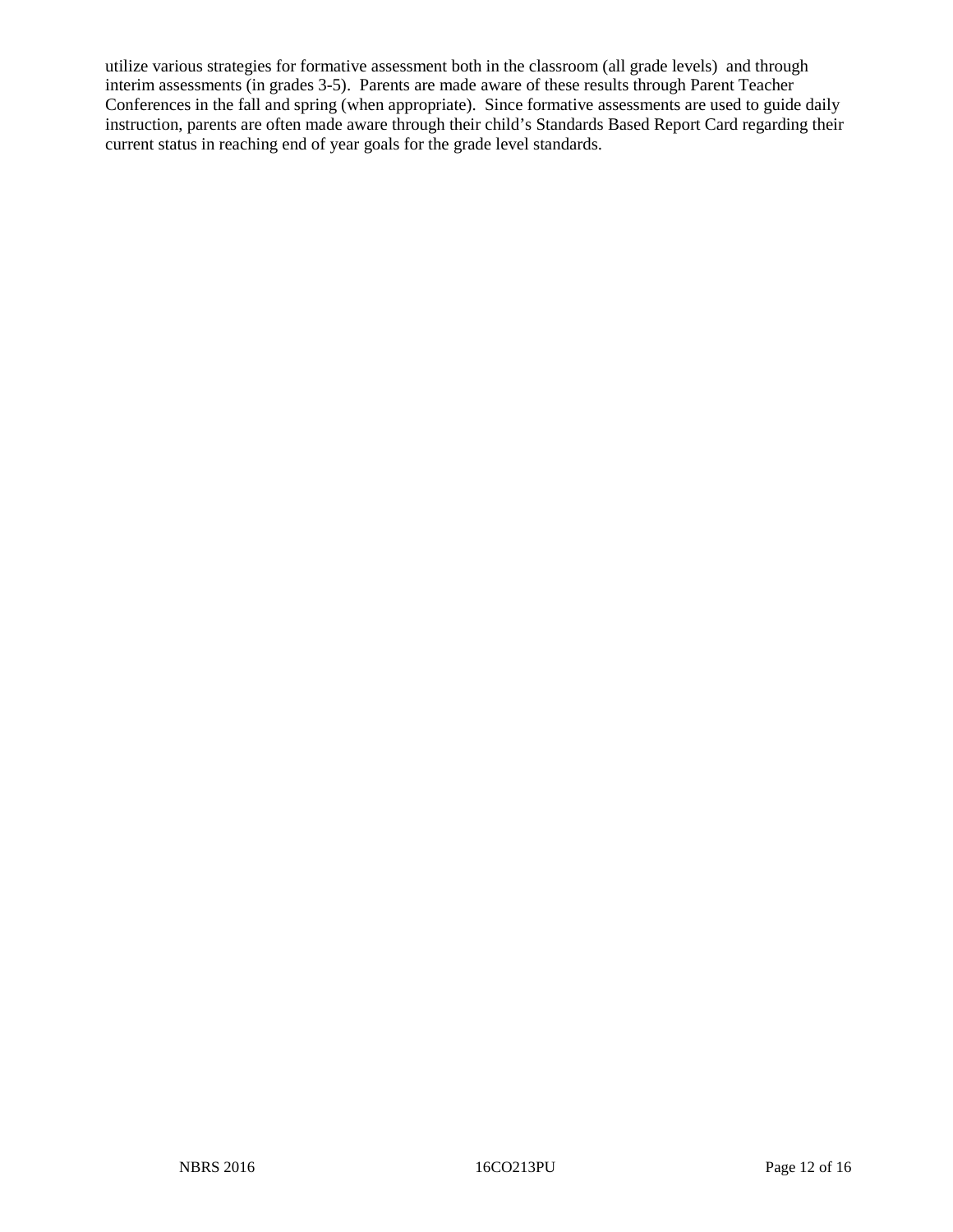## 1. School Climate/Culture:

"At Cory we love learning and laughter. We grow by trying new things and learning from our mistakes. We embrace challenges with the courage to do our best, we persevere. We show respect for our community through caring responsible actions. We celebrate each other's' differences and accomplishments."~Cory Creed

Our creed is our mission. We integrate it into our daily instruction, our problem-solving techniques, our events, our staffing, and our community outreach. It guides our choices, provides insight, and proffers tools for this expedition called scholarship. It is our teacher.

We love learning and laughter. We begin every school year dedicated to getting to know the kids. We delve into their interests and align content they can connect with. For instance, our teachers consistently adjust lessons and instruction to include real world examples that interest and engage students. We demonstrate our own enthusiasm with classroom environments that reflect our personalities. We prioritize active inquiry by promoting growth mindset.

We grow by trying new things and learning from our mistakes. In 2015-2016 we piloted new literacy and math curricula, providing feedback within our own school as well as to the curriculum developers. We utilize new trends in technology such as green screens, Promethean Boards, Google Classroom. That said, we scrutinize effectiveness and adapt accordingly. We absorb, ratify, and share what works well. We change, rectify, and share what doesn't work well. In any and every case, we share.

We embrace challenges with the courage to do our best. We persevere. We are ignited by our quest to grapple. We recognize the productivity of tribulation. This spirit of taking the bull by the horns buttresses our determination.

We show respect for our community through caring responsible actions. Safety is paramount. The physical and emotional health of our student body takes precedence. We nurture an imperative concern for one another. We set aside class time to address concerns, role play practicable scenarios, and coach research based conflict resolution strategies. Furthermore, as a school we undertake several community service projects annually. These projects are designed and directed by our student representatives.

We celebrate each others differences and accomplishments. Our strength and effectiveness comes from a vast conglomeration of hodge-podge backgrounds, viewpoints, and preferences. We are ardent in our commitment to the manifold contributions of each and every stakeholder. We seek to determine optimal conditions for learning. We embolden stamina by accommodating unique preferences. We furnish a variety of avenues for demonstration of knowledge in our classroom communities, as well as our faculty teams.

## 2. Engaging Families and Community:

At Cory we not only appreciate our diverse community, we embrace it! Every year we aim to establish and nurture strong relationships with various community members by providing opportunities for involvement that bridge a comprehensive array of interests with flexible scheduling. The partnership we have with our community is our most tremendous asset. We confer and meet with parents throughout the year in order to align our goals for individual students. We are extraordinarily creative when it comes to meeting the unique needs of each learner, and we boost the success of our teaching strategies by collaborating with the people who know them best; their families. We truly honor this alliance. Furthermore, we invite all of the branches of the Cory tree to the schoolhouse. We have had expert speakers, treasured volunteers, and lively party planners partner with us in the classrooms.

Our Collaborative School Committee (CSC) is a panel of family, staff, and neighborhood community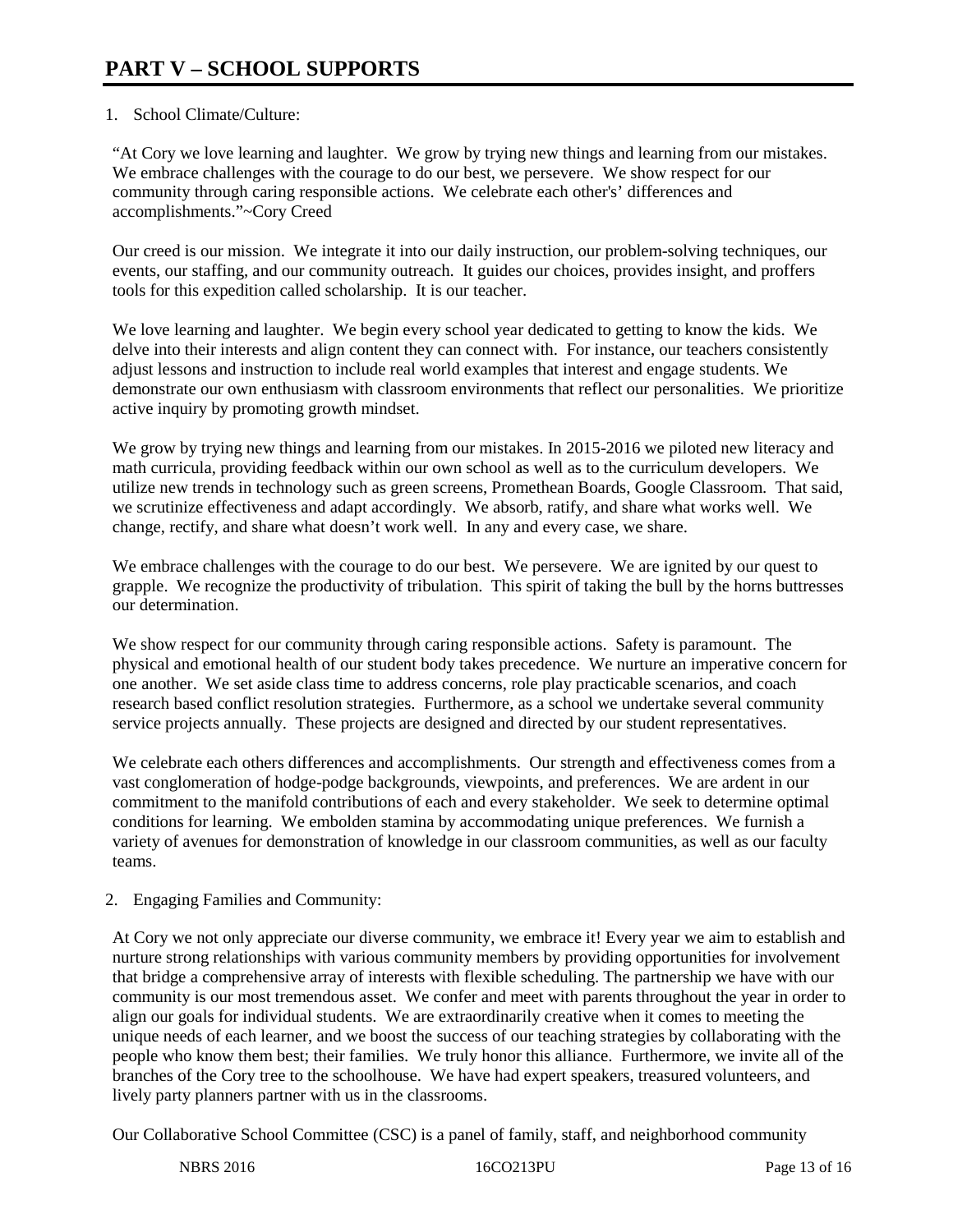members. This group meets regularly to knuckle down on the operational workings of our learning institution. As such, they note and celebrate accomplishments, disseminate and consider constituent concerns, and generate and create ideas to support scholarly progress and systemic betterment. Viewpoints are valued, conceptual visions are enhanced through teamwork, and results are appraised with honesty and compassion. Additionally, the CSC organizes annual forum gatherings where all voices are welcome. The CSC is united with the purpose of improving the school by developing an accessible and secure conduit for communication.

At Cory we believe we are a work in progress. We regard success as a journey, not a destination. We procure the thoughts of the community through our annual Parent Satisfaction Survey. This questionnaire solicits the candid and anonymous views of our community. We analyze the results, determine next steps, and create action plans to implement the defined next steps. This annual measure of our general health informs our evolving goals and priorities.

We appreciate and recognize that we are endowed with an enormous talent pool that includes the extended household of each child. We engage interests among our families through a batch of evening events designed by the collective. We choose a variety of themes encompassing academic topics, artistic practice, communal entertainment, and traditional fetes. We aim to toss a wide net for the sake of captivating an extensive assemblage. At Cory we cultivate a comfortable environment where all of the adults connected to our students are cherished insiders.

#### 3. Professional Development:

We are lifelong learners. We view education as a process, and we are passionate about it. While we are all highly qualified educators, we delight in deepening our insight and expertise. Our creed states that "we grow by trying new things" and we take this to heart.

Our development as professionals happens in multifarious fashions. Our country, state, district, and schoolhouse each have unique compulsory conditions that qualify us for our position as educators. At Cory, we view these requirements as a launching pad for our own diverse professional pursuits.

In addition to weekly staff meetings, we congregate regularly with grade-level, content, and leadership teams. We collaborate vertically and horizontally, with the goal of scaffolding information through the lens of the standards. We discuss current trends, share data, analyze results, and contribute to the planning of upcoming instruction and assessment. We also use these gatherings as an opportunity to celebrate the unique caliber of our roster.

There are specialists among us! Our staff is active in pursuing optional educational opportunities, and they are generous about sharing their learning when they return. Oftentimes, our greatest teachers are our colleagues. One third of our classroom teaching staff serves on our Instructional Leadership Team. This team researches best practices, identifies needs in our realm, and designs a flexible regimen for disseminating information, activities, and prospects for further learning. They arrange a schedule in which PD is offered weekly, which caters to our school-wide events calendar . This maximizes our availability, and allows us a greater opportunity for participation.

As a team, we create a Unified Improvement Plan annually. This guides our priorities, and unites our efforts to target a specific academic goal. Oftentimes we combine this objective with a self-directed 'Professional Development Unit'. PDUs are offered by the district as a way to reward lifelong learning with a salary building program. Multiple times throughout the year, one of our staff will guide a small study group on a chosen topic for a semester. This collective culminates in a presentation during which insight is shared, feedback is procured and next steps are planned. This year one of our staff members realized a need for some additional training on the use of smart boards for instruction. She organized 6 evening classes, invited the staff, and arranged an expert. Ten of us came to a learning opportunity that was neither paid nor required, just because we felt it was valuable to our development as professionals.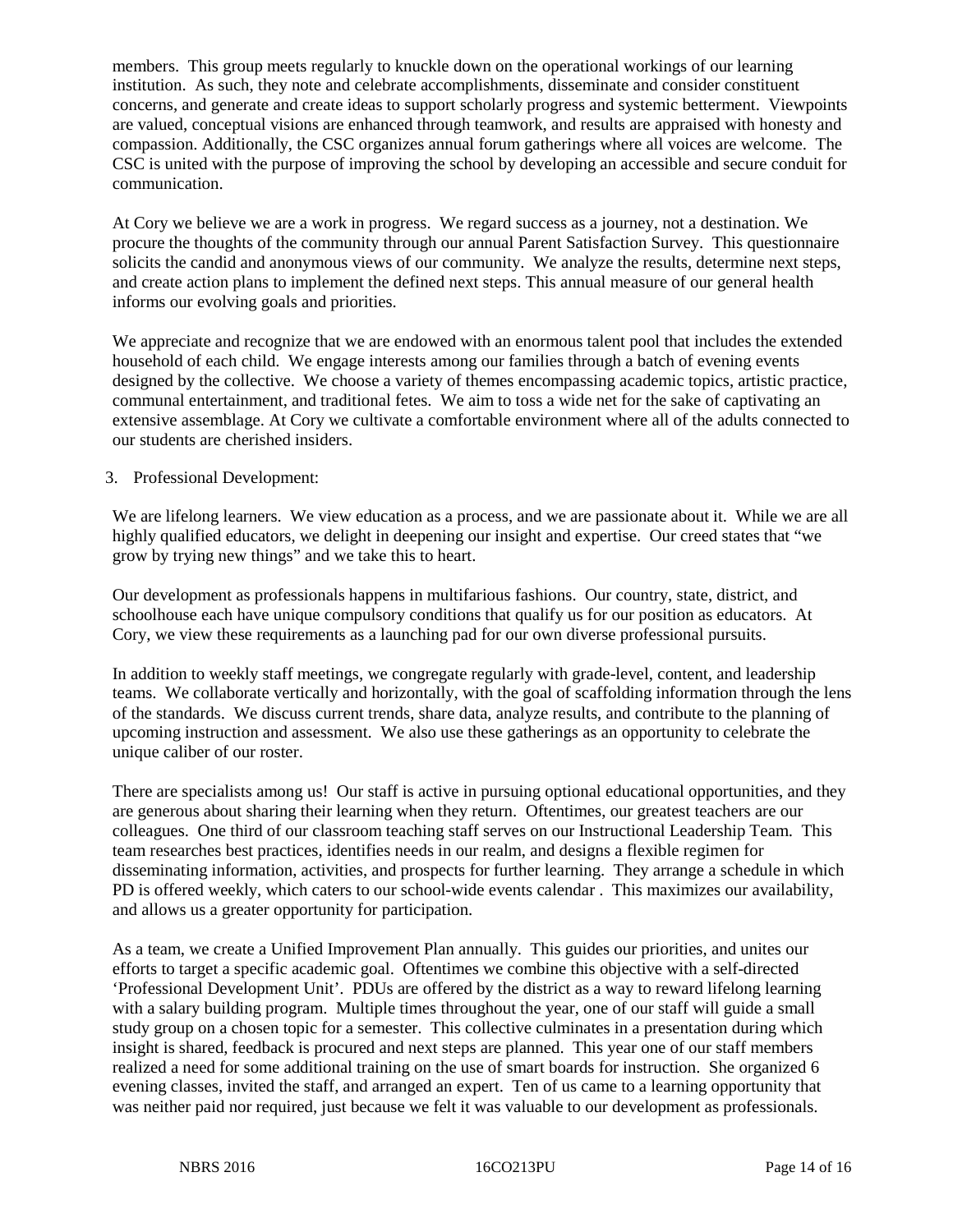#### 4. School Leadership:

At Cory, there is one principal. The leadership philosophy focuses around the critical element of having a positive culture and climate that reflects our motto of "learning and laughter." The principal believes that our beliefs and values direct our behaviors and focuses on the importance of adhering to the DPS Shared Core Values of Students First, Integrity, Equity, Collaboration, Accountability and Fun. When these values and their defined behaviors are followed, the realization occurs that we have more that binds us than divides us, and what divides us we can handle through professional discourse. Recognition of these values is done through monthly All Staff Huddles, as well as having an Honor Board where the team can write notes of honor to each other.

Leadership also believes that effective systems and structures are critical to support deep and thoughtful instruction, allow for effective collaboration, and delegation of leadership. Systems and structures that support instructional time include an aligned master schedule, a solid discipline support system, and dependence upon the School Leadership Team (SLT) to assist with operational tasks. Supporting systems for effective collaboration include delegating the task of professional development to the Instructional Leadership Team (ILT). Frequent feedback opportunities are given to the staff to ensure that we are utilizing our strengths to identify goals and action items. These feedback opportunities are available throughout the year via Google Forms, in-person surveys, and annually through the CollaboRATE Survey. This survey is given by a third party vendor to all staff members in DPS and asks for feedback on both the principal and the staff as a whole.

In order to ensure that all stakeholders (staff members, community members and students) are involved in important decision making, the leadership depends upon the Collaborative School Committee (CSC), Parent Teacher Association (PTA), School Leadership Team (SLT), Instructional Leadership Team (ILT) and Student Council (when appropriate) in order to get feedback, refine systems and gain buy-in to various school and district initiatives. Once a month, the chairs of the CSC, PTA and SLT meet to discuss these priorities and ensure we are all in alignment in order to best support our school through "one voice."

When change does need to occur, the school leader follows the practices under change management to include creating a vision for the change, gaining ownership of the vision, providing resources for the vision, ensuring the team has the skills to work towards the vision and developing an action plan to reach the vision. All of these components make for successful change and, when even one of these components is missing, change can result in confusion, resistance, frustration, anxiety and futility. Leadership believes in ensuring that the change management cycle is followed to allow for the vision of change to come to fruition without causing undue stress or anxiety on the staff. All of this helps guarantee that teachers can use their gifts of teaching to increase student achievement in a supportive environment.